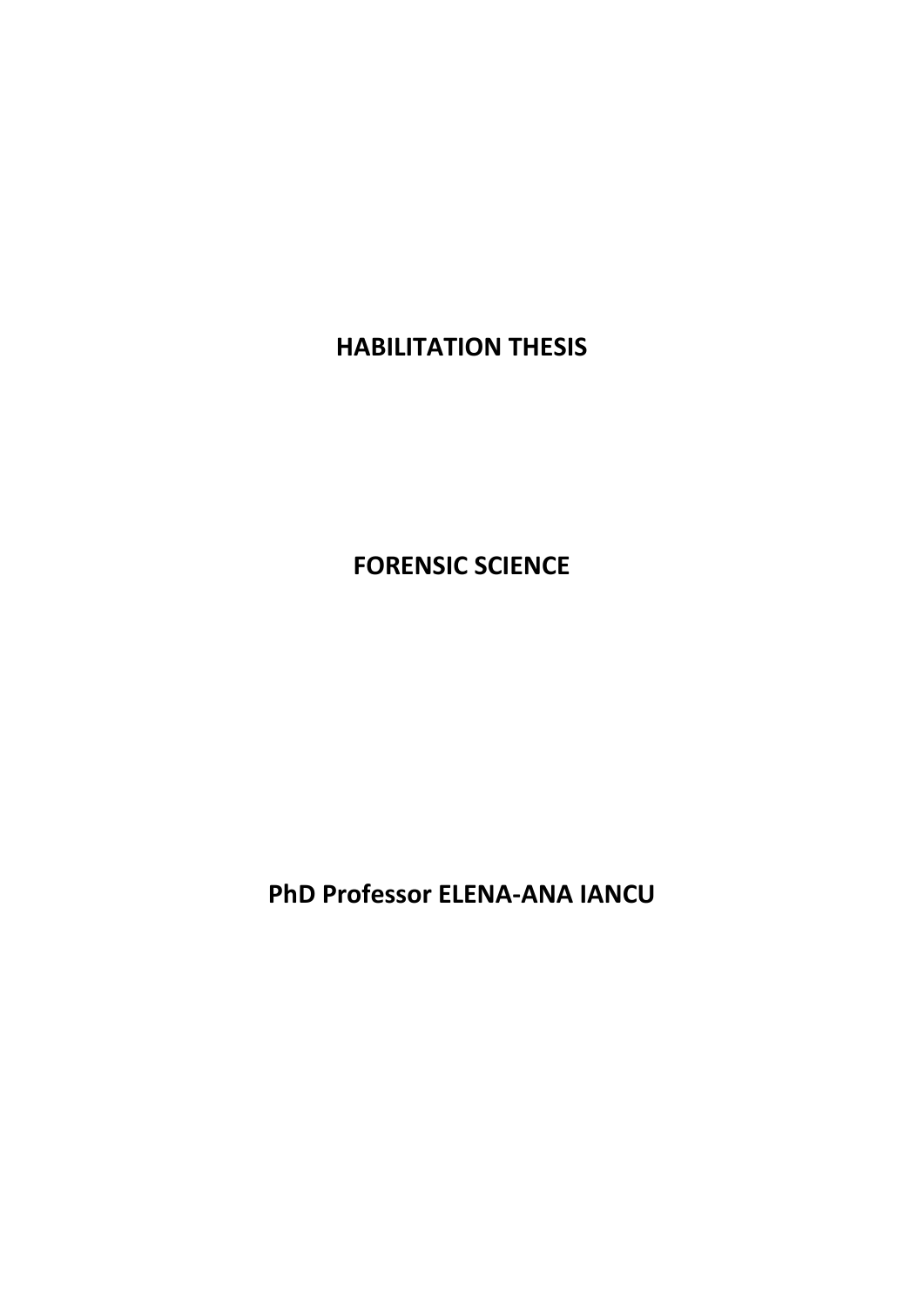## **AII. Abstract of the habilitation thesis**

## **Section I. Scientific, professional and academic achievements**

## **B.i.1. Scientific achievements**

## **Doctoral Thesis**

I obtained the title of Doctor of Law CUM LAUDE in year 2004, from the "Babeş-Bolyai" University of Cluj-Napoca, Faculty of Law.

Title awarded by Order of the Minister of Education and Research no. 4450 of 02 August 2004, doctoral degree Series C, No. 0006740, of 04 October 2004.

Doctoral training period: 1999-2004

Thesis title: Persons' Identification by the Traces of the Papillary Prints (Identificarea persoanelor după urmele reliefului papilar)

Doctoral Thesis Advisor: PhD Prof. Ioan-Nutu Mircea

The main disciplinary scientific research direction is forensic science. Most of the books, articles, grants/projects that I wrote, implemented or in whose implementation I participated as an external expert contained activities specific to forensic science.

**Publication of books as author/co author –** 7 specialty books including:

- 5 books as sole author;

- 2 books as first author, of which one published in English by a foreign publisher;

- 7 books after obtaining the doctoral degree.

**Coordination of books –** 3 books coordinated, of which a bilingual Romanian-Hungarian book, published by a foreign publisher**.** 

## **Articles published as author/coauthor – 81 articles including:**

- Full-length articles/studies published in journals of the international scientific flow or indexed in international databases recognized in the field of legal sciences (in accordance with Annex 1 to the Order of the Minister of Education, Research, Youth and Sports No. 4691/2011 and in accordance with Annex 24 – Legal Sciences Commission, published in the Official Journal of Romania, Part 1, No. 890/bis, 27.12.2012): **35** 

- Full-length publications, published in the proceedings of the main specialized international conferences: **20**

- Scientific works and contributions published at scientific sessions and conferences: **26**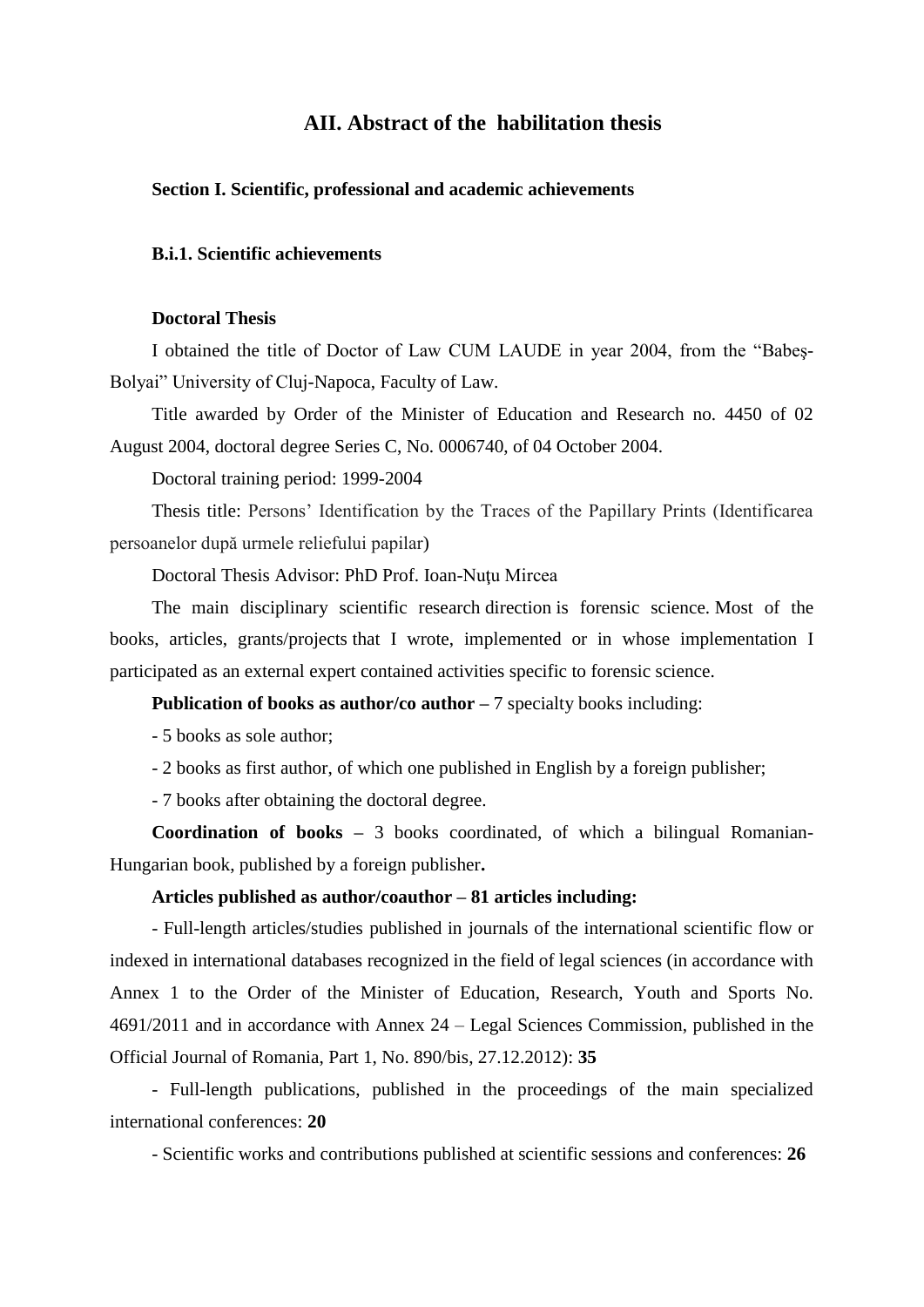**National research activity** – in 2008 I carried out a research as part of the Fundamental Programme of the Romanian Academy, Interdisciplinary Programme for Preventing Major Risk Phenomena at National Scale, programme coordinator Academician Florin Gheorghe Filip.

## **International research activity**: 3 research teams

I initiated and coordinated a research team consisting of teaching staff from: Agora University of Oradea municipality, Romania; University of Debrecen, Hungary; specialists from Oradea Border Police Directorate, Romania.

I was a member of two research teams composed of teaching staff from: Agora University of Oradea municipality, Romania; Academy of Economic Studies, Bucharest, Romania; University of Artois, France.

**Participation in national and international grants/projects:** 13 participations including:

- 2 international grants as director;
- 1 international grant as a member expert on internship monitoring;
- 1 international grant as a member legal advice expert;
- 2 grants national as a member scientific coordinator;
- 3 national grants as an expert training expert;
- 1 national project as director;
- 3 national projects as a member.

## **Founder/initiator/co-organizer of scientific activity/research**

I founded the Euroregional Centre for the Prevention and Fight against Cross-Border Criminality (Centrul Euroregional de Prevenire şi Combatere a Criminalităţii Transfrontaliere – C.E.P.C.T.), in year 2008.

In 2007 I founded an annual conference (AILC), on topics from the field of legal sciences.

In 2007 I founded a law journal: AGORA International Journal of Juridical Sciences (AIJJS), in English, included in the international circuit, indexed in international databases from its first issue.

I organized and moderated (13 conferences), as well as numerous scientific events, book launches, symposia, workshops.

I am co-organizer of four editions of the Academic School of Sociology (SAS).

I attended national and international conferences, symposia, scientific sessions: 21 participations in other universities/institutions than those in which I worked.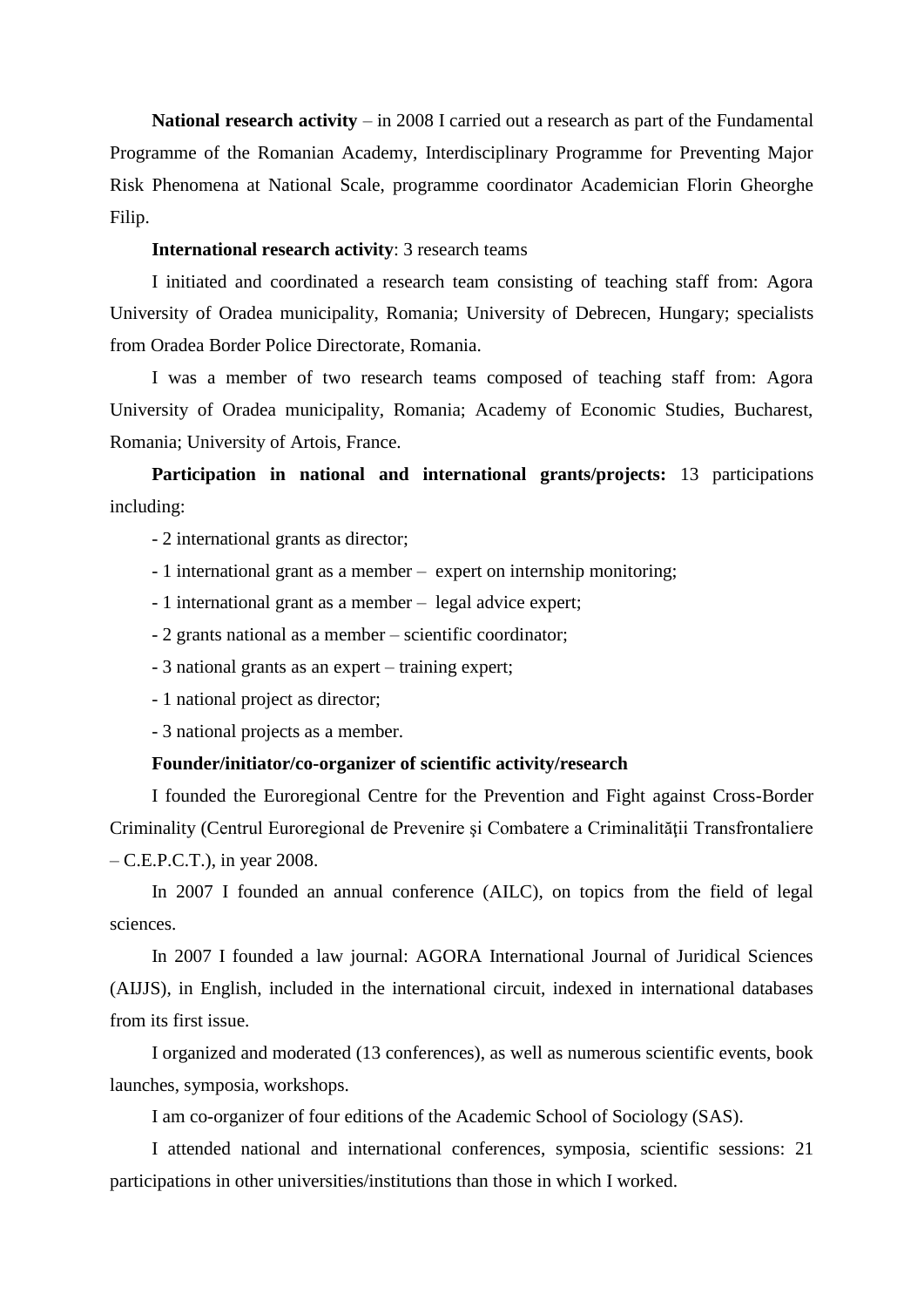## **B.i.2. Professional achievements**

Throughout my professional activity, I thought about who I am, the things I do, the way I achieve them, my role in the community in which I live.

I tried early in my career, driven by an irrepressible passion for knowledge and for selfimprovement, honesty, the willingness to learn and find new things, to make myself noticed, to remain preoccupied with study and writing, to acquire a solid legal culture, to remain active in society and reduce the moments in which I had a feeling of waste of time.

Since 1998 I have only been involved in legal higher education and at one point I was able to understand what my mission is, given by divine power, namely to pursue a teaching career.

I will briefly present below my professional achievements in relation to the national and international recognition which I consider to have earned.

*At national level* I obtained:

- The title of Doctor of Laws *Cum laude* for the innovations of the paper and the research quality throughout my doctoral studies;

- Diplomas of honour awarded by the General Inspectorate of Romanian Police, the Romanian Forensic Association, the Romanian Journal of Forensic Science, for my contribution to the field of forensic science;

- Diploma of Excellence awarded by the City Hall of Tîrgu-Lăpuş for participation in the Academic School of Sociology, 6th edition;

- Diploma of Honour for promoting education in Tîrgu-Lăpuş;

- Diploma of Honour for my contribution to the accreditation of Bachelor's degree programmes: Law, Management, Accounting and Management Information Technology, and the authorization of the local Police undergraduate study programme.

I was included in a Fundamental Programme of the Romanian Academy*,* Interdisciplinary Programme for Preventing Major Risk Phenomena at National Scale, programme coordinator Academician Florin Gheorghe Filip (2008).

I successfully brought to its seventh edition the annual conference of law AILC, whose founder I am.

I was mentioned in the *Monograph of Bihor County*, Volume III, People of Bihor, 2010, at p. 194.

I am a member of professional centres/associations: the Romanian Forensic Association, the Union of Jurists of Romania, the National Association of Technicians, Experts and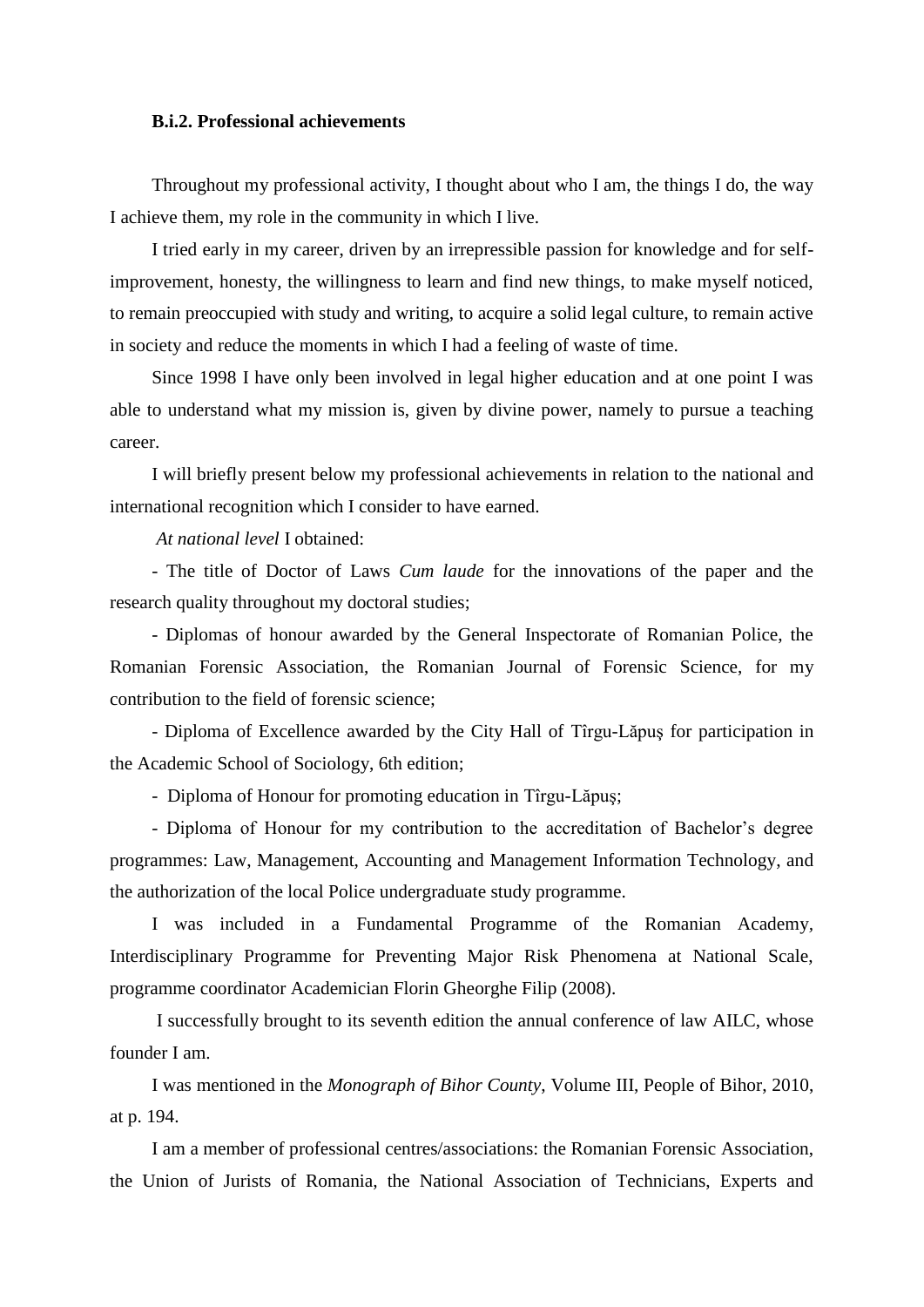Researchers in Public Services of General Interest, the Italian-Romanian Research Centre, EUROPE *DIRECT* Centre, AGORA University, North West, Oradea.

I am a trainer, COR Code 241205, with a certificate of graduation.

*I consider the following professional achievements as a proof of my international recognition:* 

- I was invited to attend, as a lecturer, the courses of the Summer Academy for European Border Police, third session, held in Iaşi, Romania

- Since 2008 I have been a Jean Monnet Professor, invited every year to conferences abroad organized through the Jean Monnet Programmes;

- My being chosen as an expert on internship monitoring as a result of an international selection process in the grant "Further Institutional Capacity Building of the Public Ministry Especially in the Field of the Fight Against Organized Crime and Terrorism";

- Positions of international influence:

\*Director of the Euroregional Centre for the Prevention and Fight against Cross-Border Criminality;

\*Manager of AGORA International Journal of Juridical Sciences, indexed in numerous databases internationally recognized;

\*Member of the editorial board of the journals: DREPTUL, Romania; Journal of Politics and Law, Canada; Law Review, Romania; European Scientific Journal, Macedonia;

- The initiation and coordination of an international academic research team;

- The citation of works whose author I am in internationally-circulated specialized literature.

## **B.i.3. Academic achievements**

Since 1996, when I started work in the Forensic Laboratory of the Faculty of Legal Sciences, University of Oradea, to the present day, when I am a professor at Agora University of Oradea, I have studied, researched and prepared for the career that I am following.

I was aware that teaching in higher education is taking a responsibility towards the society in which we live, on the one hand by reference to the fellow human beings to whose professional training we contribute and, on the other hand, by reference to the institutions in the legal field for which we provide human resources.

Thus, the academic activities I have conducted were always at a high level, both in terms of pedagogical methods and of the scientific content of the course.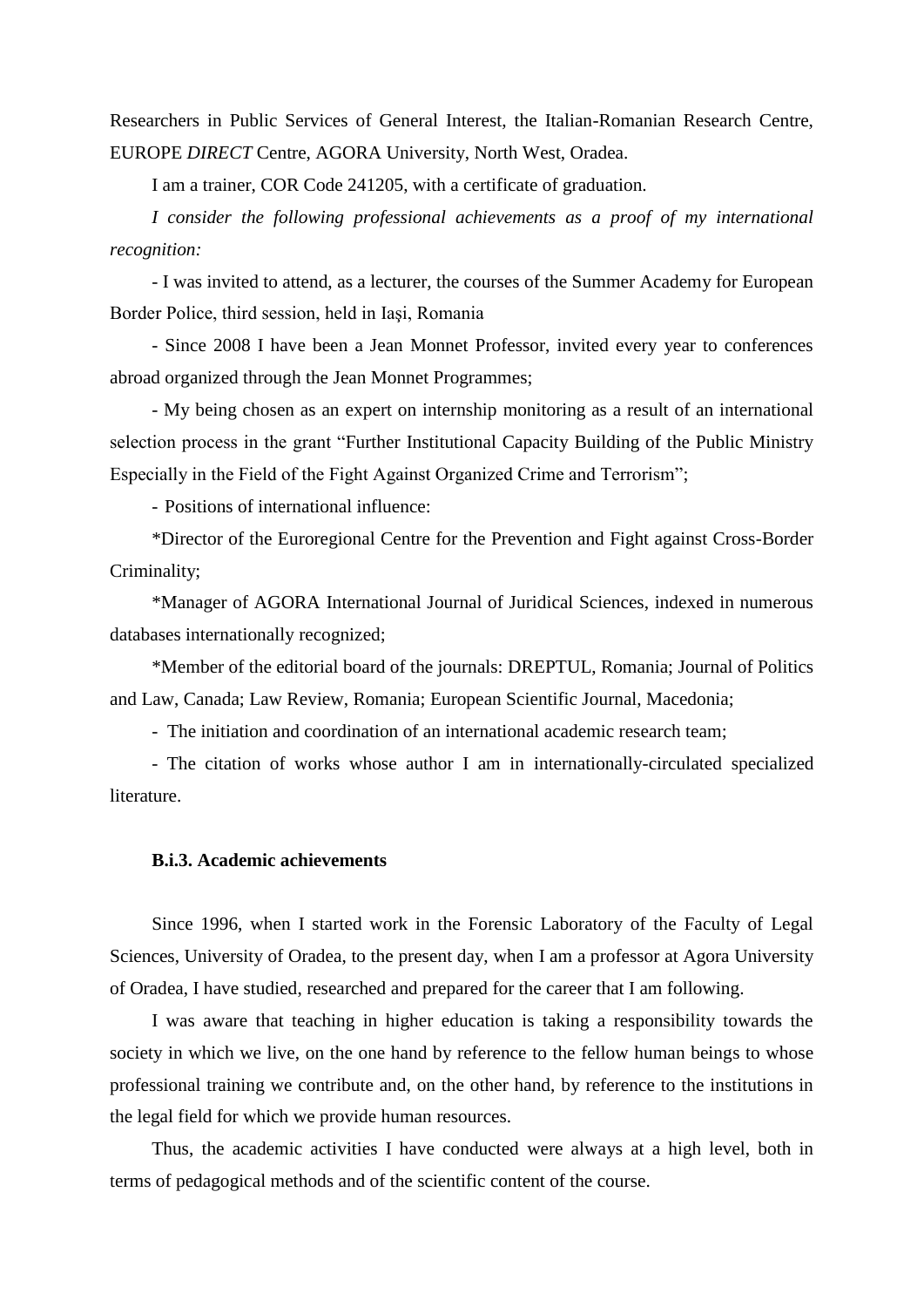The continuous preparation of my teaching career, my passion for forensic science, the consistency in maintaining and developing the specialty taught, my irreproachable professional attitude throughout my academic/professional activity are evident, among other things, from the following:

- In 1998, after obtaining the Bachelor's degree, I enrolled in postgraduate studies of specialization in criminal law at the "Babeş-Bolyai" University of Cluj-Napoca, Faculty of Law, whose curriculum included forensic science;

- In 1999 I joined the doctorate in law programme at the "Babeş-Bolyai" University of Cluj-Napoca, with a proposition for a forensic specialization doctoral thesis;

- Since 1998, when I started teaching, until now, I have had forensic discipline included in my teaching workload every year;

- In 2006 I became Associate Professor, and in 2010 – Professor, on a forensic discipline position.

From 2004 to the present (2013) I have given lectures on the subject Criminology, and from 2006 to the present, I have also held courses for the discipline: Criminal Law. The Special Part.

Since 2008 I have been a Jean Monnet Professor, as holder of the European module entitled "The Free Movement of Persons Within the European Union"*.*

My work has been highly appreciated at the level of the academic community, as well. In the period 2004-2006 I was elected member of the Board of the Faculty of Legal Sciences of the University of Oradea.

Currently I am in my second term (2012-2016) as a director of the Department of Social Sciences within Agora University of Oradea municipality.

I am a member of the Centre for Career Information, Guidance and Counseling (CICOC) of Agora University of Oradea municipality, holder of a training certificate (2010), COR Code 241205.

I went through all the stages of the annual evaluation and I obtained the necessary score to be confirmed as an expert evaluator for The Romanian Agency for Quality Assurance in Higher Education (ARACIS) in the Law field.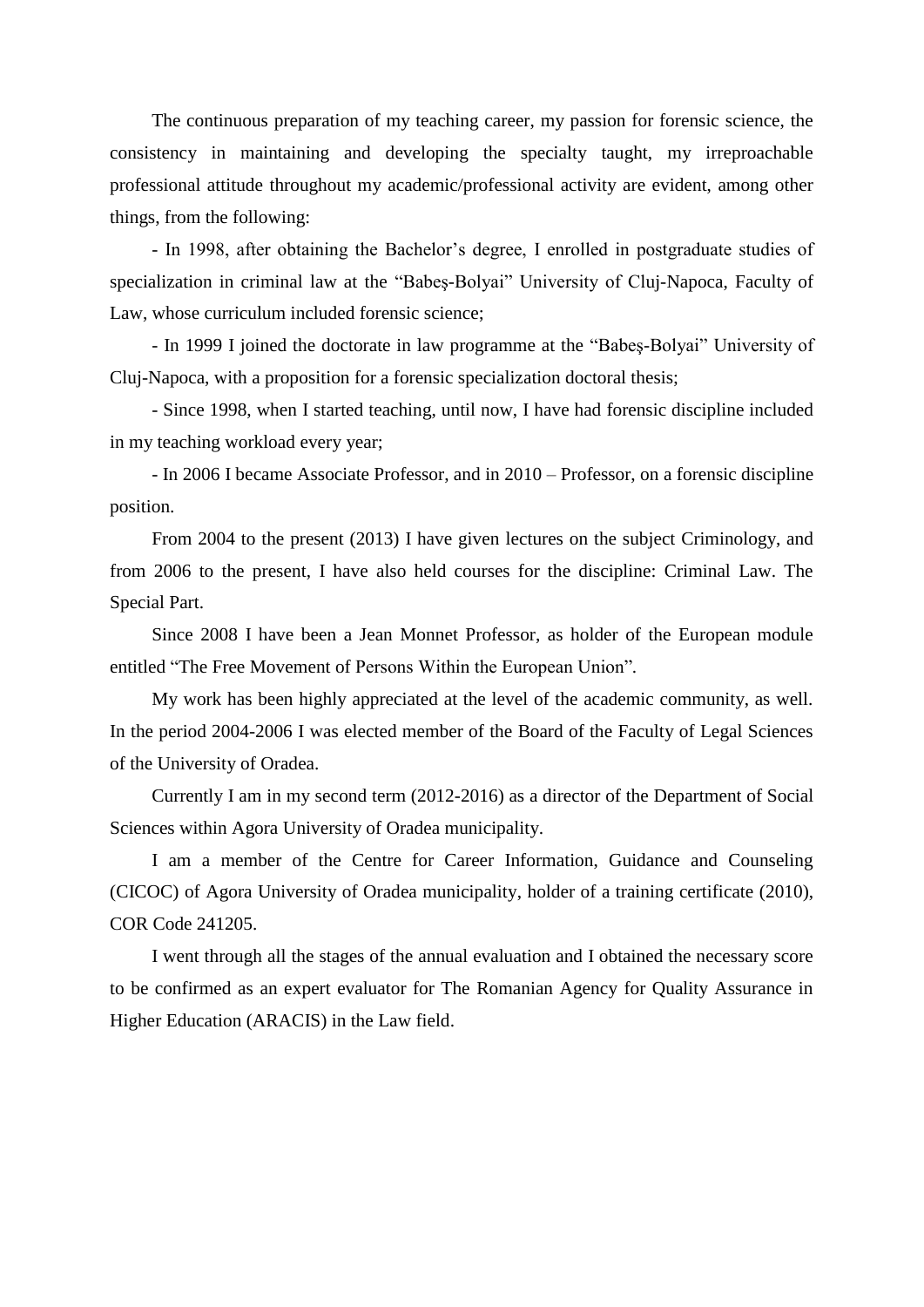## **B. ii) Section II. Professional, scientific and academic career development plans**

## **B.ii.1. Professional career development plans**

After obtaining each scientific title/teaching position, I have constantly tried to remain present and active in the academic world, to expect more from myself in my early career.

*My present wish is to receive the habilitation certificate confirming my ability to supervise PhD candidates in the field of legal sciences, specialization in forensic science.*  This is the discipline that I have taught year after year, since early in my professional career, irrespective of the academic title that I had.

Obtaining the habilitation certificate will give me the opportunity to develop my career through the findings of the research studies that I will propose for the doctoral theses, during which period I will continue my documentation effort in order to propose innovative themes and comparative studies in the field of forensic science, being aware that what is new in one country/part of the world may be outdated in another country/part of the world, whether we are talking of the technique, tactics or methodology of the forensic investigation.

*I will also continually seek to participate actively in the development of the field of law, especially of forensic science, trying to make myself known, both nationally and internationally.* 

To achieve this goal, I intend to continue establishing relationships with specialists of judicial practice, especially forensic science practitioners, and with academic communities from our country and from abroad, in order to be an active member in a large number of professional associations, contest committees of Romanian and foreign universities.

*In the future I will be just as interested in writing projects and accessing European funding as before*, an approach which will allow me to augment the core of specialists already working at the centre, to intensify the interdisciplinary professional networking with colleagues from the country and from abroad. It will also provide a certain degree of professional mobility.

With dedication and passion for the field of legal sciences, with its specific disciplines, taking into account the need for interdisciplinary connections and for interactivity of the teaching staff from Romanian and foreign university centres, *I aim to enhance activities related to the legal field as an organizer, to participate in the activities organized by other colleagues, to continue taking part in voluntary actions on the line of preventing crime and ensuring the safety of the community, and not only.*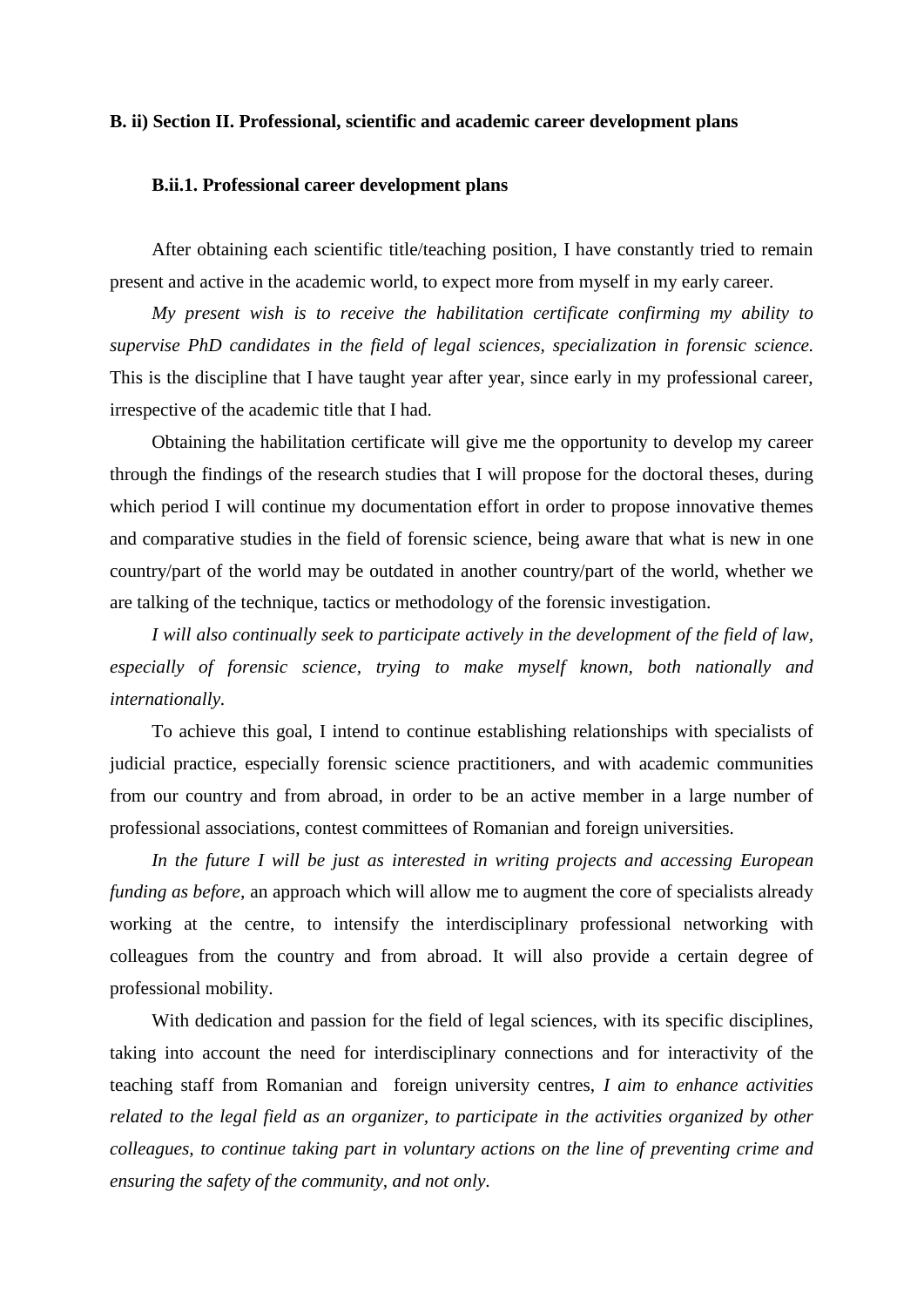*As a trainer* I intend to continue my involvement in professional training programmes for which I have the skills and abilities, so that through the projects that I propose and the courses I attend, I can complete my career and constantly interact with the members of the community in which I live.

I intend to diversify *my collaboration with other universities in the country* with a view to extending my possibilities to teach/research in the thematic directions of disciplines that are within my area of interest.

In conclusion, I will always endeavour to be active in society and in the academic community, which may contribute to better human and spiritual understanding and to the development of my professional career.

#### **B.ii.2. Scientific career development plans**

My general goal for the development of my scientific career is to continue doing research, to contribute to the development of research studies of high scientific standard, to maintain and intensify my presence in the virtual space dedicated to science, especially in relation to the field of law and forensic science, in order to enhance the national and international visibility of the research results.

In order to achieve this general objective, I intend to use the means at my disposal which I have developed and diversified by myself in the past, and, at the same time, remain attentive, responsive and combative in identifying opportunities that may arise to support my undertakings.

As probable modes of action for the implementation of the above propositions, I will enumerate the following:

- *To carry out a high-level scientific activity as editor-in-chief of AGORA International Journal of Juridical Sciences (AIJJS).*

- To enhance *my scientific review work as a member of the editorial boards of specialized journals*;

- *To continue my work as an organizer and moderator of conferences, symposia, debates, in their classical form, as well as through participation in specialized TV programmes, including by using the virtual communication environment;*

- *To diversify the scientific research topics in a multidisciplinary direction;*

- *As a Jean Monnet Professor*, I intend to continue my scientific work in the international community of Jean Monnet Professors, attending annual conferences organized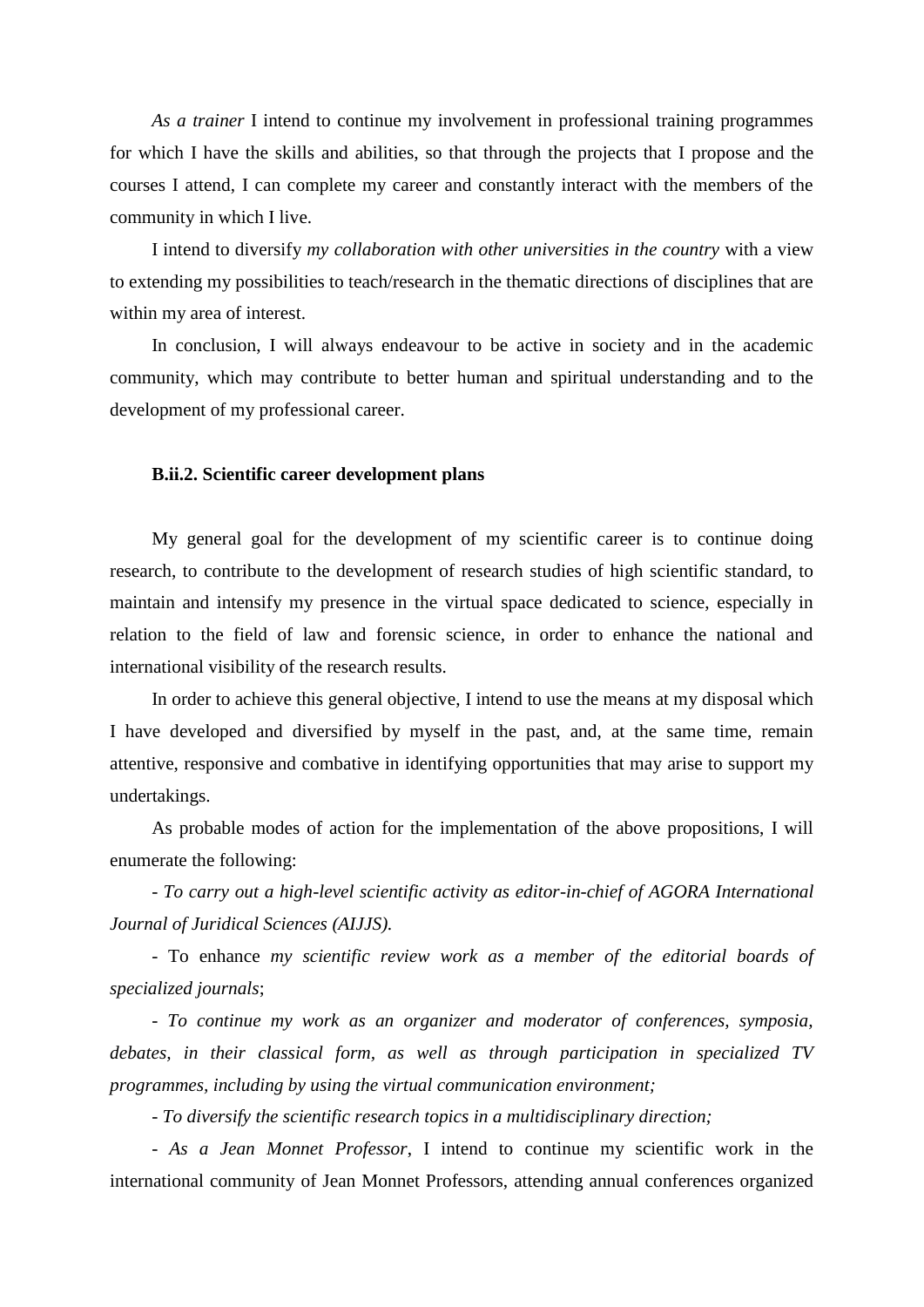under the auspices of the Jean Monnet programmes, both with interdisciplinary law – European integration lectures and with individual research studies highlighting the importance of knowing the peculiarities of specialty disciplines, particularly of forensic science and criminal law, for specialists in European integration, in an effort to bring together individual voluntary actions or those organized at institutional level to prevent and combat crime;

- I intend to submit a project through the Jean Monnet programme in order to obtain a *Jean Monnet Chair in the field of criminal sciences* (two courses in the field of forensic science and one of criminal law);

- I aim to increase the number of scientific research contracts, so that I may coordinate new international research teams including, on the one hand, former colleagues, and on the other hand, extended to other universities and institutions performing specific forensic science activities which may be the basis for international grants;

- I will continue writing specialty books, courses revised and enlarged, forensic science treatises or dictionaries, currently being working as sole author on a *"Dictionary of Forensic Science"* and a new revised and enlarged edition of the book entitled *"Methodology of Crime Investigation"*.

To conclude, in my scientific career as well, I intend to remain an active professor whose CV should include new achievements each year, showing my contribution to the development of forensic science, through the bibliographic sources that I supply for the persons interested, specialists and teaching staff, PhD candidates and MA students, students, as well as through the new technical and scientific means I intend to purchase through the projects that I coordinate.

## **B ii.3. Academic career development plans**

For the development of my academic career, obtaining *the certificate of habilitation*  would be an important and timely achievement. I am aware that the success of this undertaking will bring me greater responsibility towards prospective doctoral students and towards the entire national and international scientific community, as I would become the coordinator of the research studies whose theme I will also propose.

Thus, by the way in which I will continue working for the development of my academic career, in applying the teaching science in the education of students in Bachelor's, Master's, doctoral programmes, and through additional, individual study to improve my art of teaching, I plan to become a better professor, passionate, avid for knowledge and eager to share the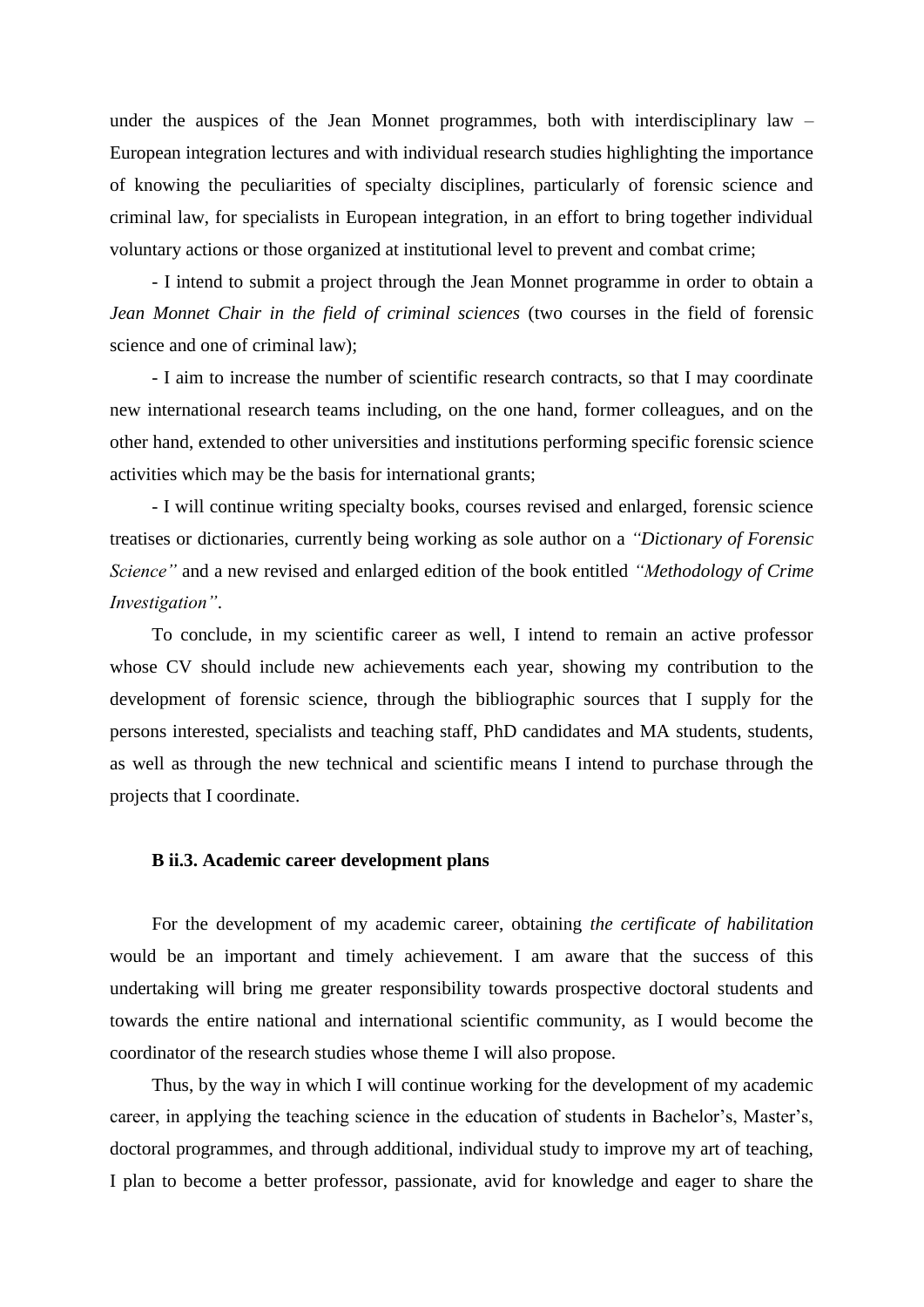latest findings, especially in the field of forensics, but also of criminal law, with a critical approach towards the opinions expressed by theorists and practitioners on topics that are in my field of interest.

For me, forging an academic career has been and remains a priority. This is evident from the fact that my first job was in a university (forensic laboratory operator, 1996) and since then, I have gone starting with 1998 (when I graduated my second college) through all academic ranks, obtaining through contest all the academic positions open for competition in the two universities in which I have worked.

My only workplace has been in a university, being aware that only with patience, perseverance and dedication to the career I have chosen, I could gain the consideration, recognition and respect of my peers.

I want to remain an *important member in the executive team of the academic community* that I belong to and, at some time, become a mentor to my younger colleagues.

I intend to lend greater importance to the *exchange of experience* with teams of specialists from abroad, to attending and holding lectures in universities abroad and to exploiting opportunities to become an international visiting professor. This way, I will be able to improve my teaching act, to better understand academic realities in other countries, to be a better guide for students who want to take advantage of the existing student mobility opportunities at a given time.

As regards the *teacher – student relationship component*, I intend to be as responsive as in the past to issues raised by the students, whether they concern the quality, interactivity, availability shown in the educational act, or practice-related activities, advice or counseling to students.

#### **B.ii.4. Directions of research/teaching**

1. *The forensic discipline thematic direction.* Forensic Science has been (for 16 years) and will remain, with God's help, my main direction of research/teaching, at the level of Bachelor's, Master's degrees or postgraduate courses.

Upon obtainment of the habilitation certificate, my main area of research will be forensic science, whether I will be developing narrowly specialized research studies or addressing the topics proposed for interdisciplinary research.

In the same vein, I further intend to accept the position of lecturer on topics of forensic science at summer school courses organized by research institutes and centres, by institutions